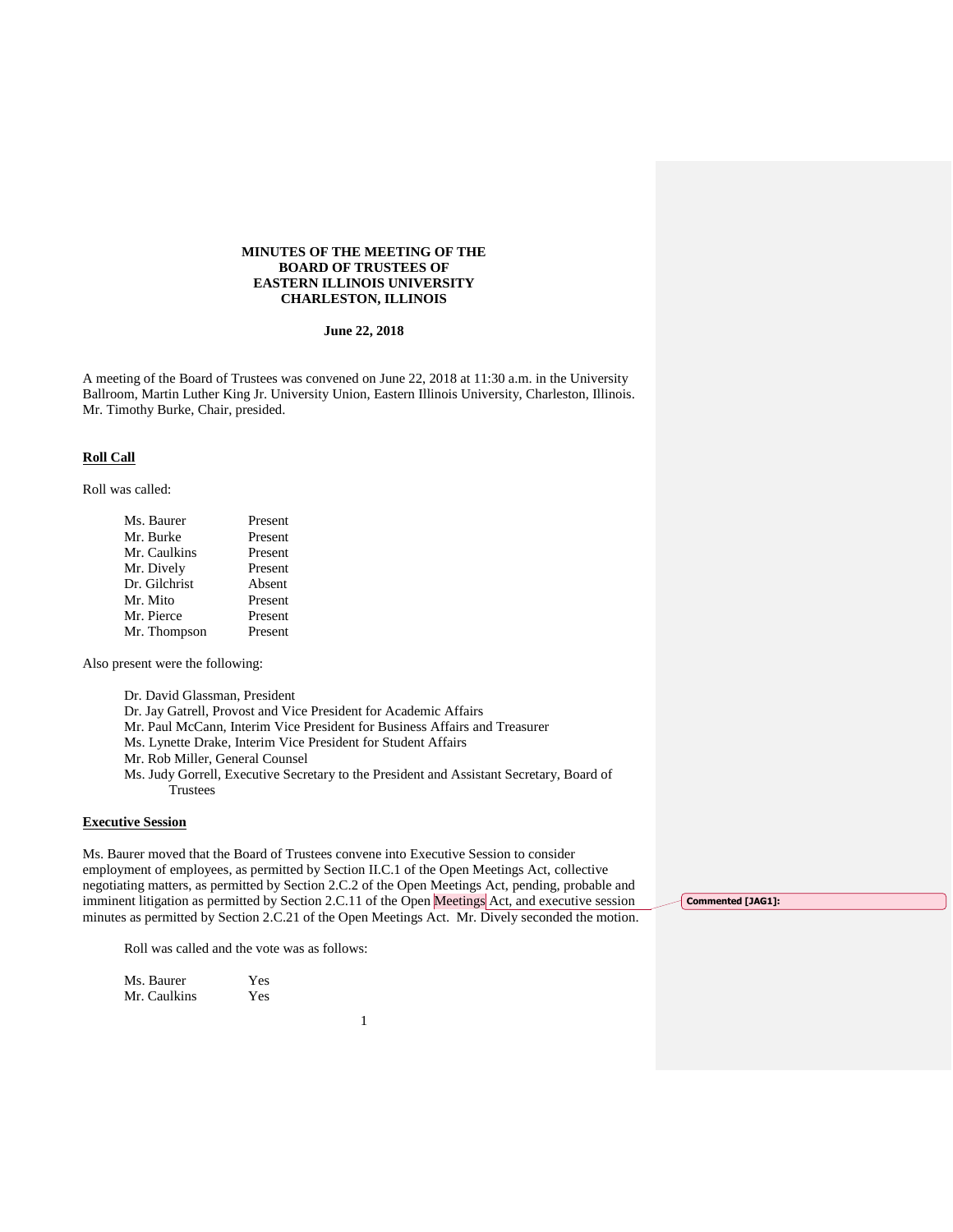| Mr. Dively   | Yes |
|--------------|-----|
| Mr. Mito     | Yes |
| Mr. Pierce   | Yes |
| Mr. Thompson | Yes |
| Mr. Burke    | Yes |

Motion carried.

Ms. Baurer moved to return to Open Session. Mr. Caulkins seconded the motion.

Roll was called and the vote was as follows:

| Ms. Baurer   | Yes |
|--------------|-----|
| Mr. Caulkins | Yes |
| Mr. Dively   | Yes |
| Mr. Mito     | Yes |
| Mr. Pierce   | Yes |
| Mr. Thompson | Yes |
| Mr. Burke    | Yes |
|              |     |

Motion carried.

## **Information Items**

# **Report from Board Chair**

Mr. Burke reported that the committees met this morning. Things look much more promising than last year or the year before for sure -- we have a budget, and we are talking about the realignment. Mr. Burke also reminded the Trustees about the Retreat on Saturday.

# **Committee Reports**

## Executive/Planning Committee

The Executive/Planning Committee had three items on the agenda. First was a Springfield Update, Dr. Glassman discussed the budget, AIM HIGH (merit-based scholarship money), MAP, a Nursing Bill, and a Universal Application. Second Mr. Josh Norman provided an Admissions and Enrollment Update. Third Mr. Steve Rich of Alumni Services, Mr. Jonathan McKenzie of the EIU Foundation, and Mr. Mike Murray of Development gave a detailed University Advancement Report.

Board Relations Committee – No report.

### Finance/Audit Committee

Mr. Paul McCann discussed several agenda items with the Committee – Cash Flow, Line Item Status Report, FY19 Preliminary Budget, FY20 Budget Projections, Non-Indentured Reserves, Purchase Approvals, and the Salary Increases of Non-negotiated Employees.

Ms. Leigh Moon presented the 2019 Internal Auditing schedule.

Board Regulations – No report.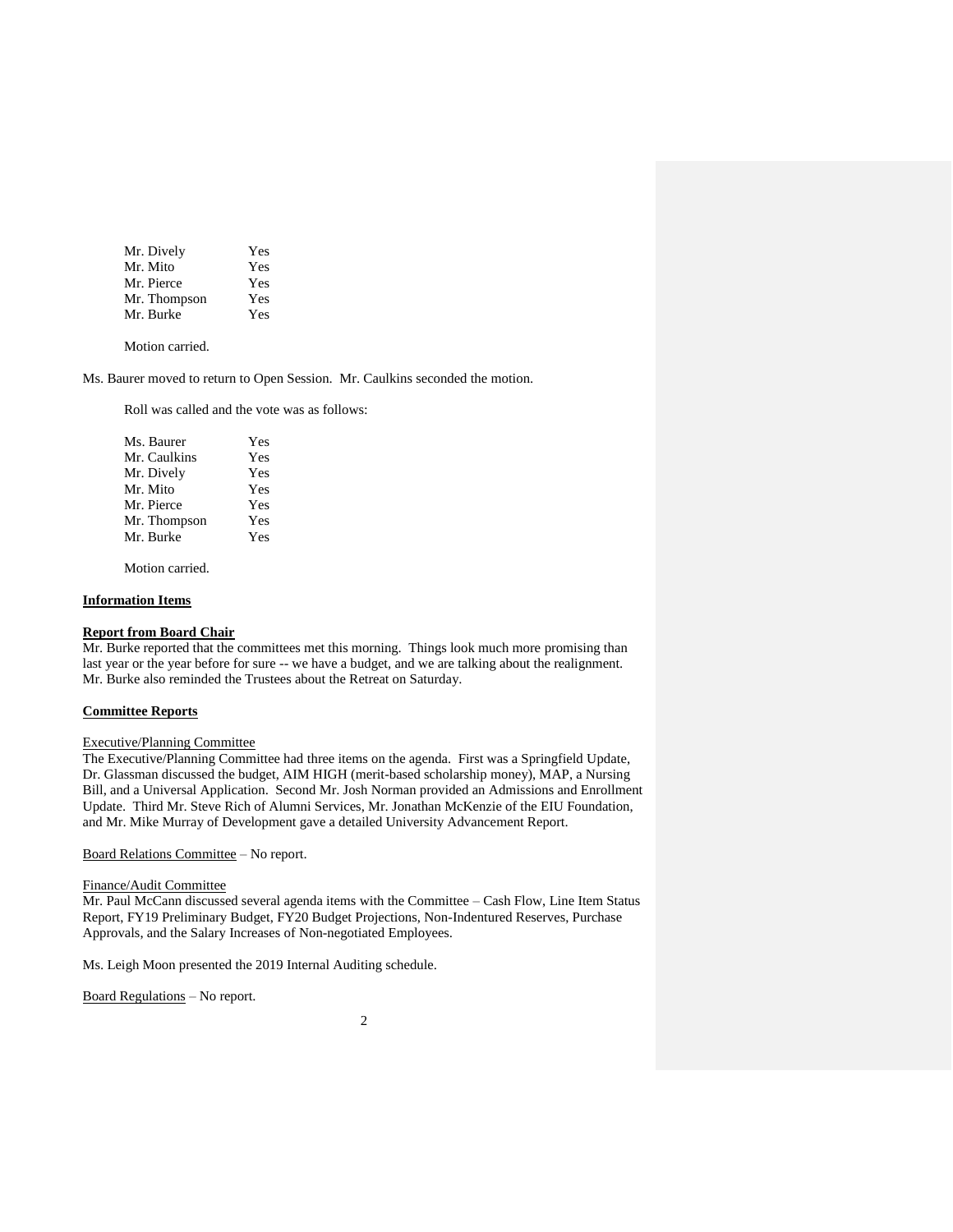# Academic and Student Affairs Committee

The Realignment of the Academic Affairs Division is an action item on the agenda for approval this afternoon. The realignment plan was announced to the campus community on April 2, 2018. Workshops will be conducted for six weeks across campus for all constituencies. The details of the realignment can be found on page 44 of your Board book.

#### **Action Items**

1. Mr. Thompson moved to approve the minutes of the Board Meeting on April 27, 2018. Mr. Dively seconded the motion.

Roll was called and the vote was as follows:

| Ms. Baurer   | <b>Yes</b> |
|--------------|------------|
| Mr. Caulkins | Yes        |
| Mr. Dively   | Yes        |
| Mr. Mito     | Yes        |
| Mr. Pierce   | Yes        |
| Mr. Thompson | Yes        |
| Mr. Burke    | Yes        |

Motion carried.

2. Mr. Mito moved that executive session minutes from the following dates are approved for release: June 24, 2016, September 16, 2016, January 27, 2017, November 17, 2017, January 26, 2018, April 27, 2018 – Finance Committee, and April 27, 2018. In addition, the Board has reviewed the remaining minutes and finds that there is a continuing need for confidentiality. Mr. Caulkins seconded the motion.

Roll was called and the vote was as follows:

| Ms. Baurer   | Yes |
|--------------|-----|
| Mr. Caulkins | Yes |
| Mr. Dively   | Yes |
| Mr. Mito     | Yes |
| Mr. Pierce   | Yes |
| Mr. Thompson | Yes |
| Mr. Burke    | Yes |

Motion carried.

3. Ms. Baurer moved to provide preliminary approval of the FY 19 Budget and the authority to move forward with the FY 20 budget submission to IBHE with a more refined budget at the next meeting. Mr. Dively seconded the motion.

Roll was called and the vote was as follows: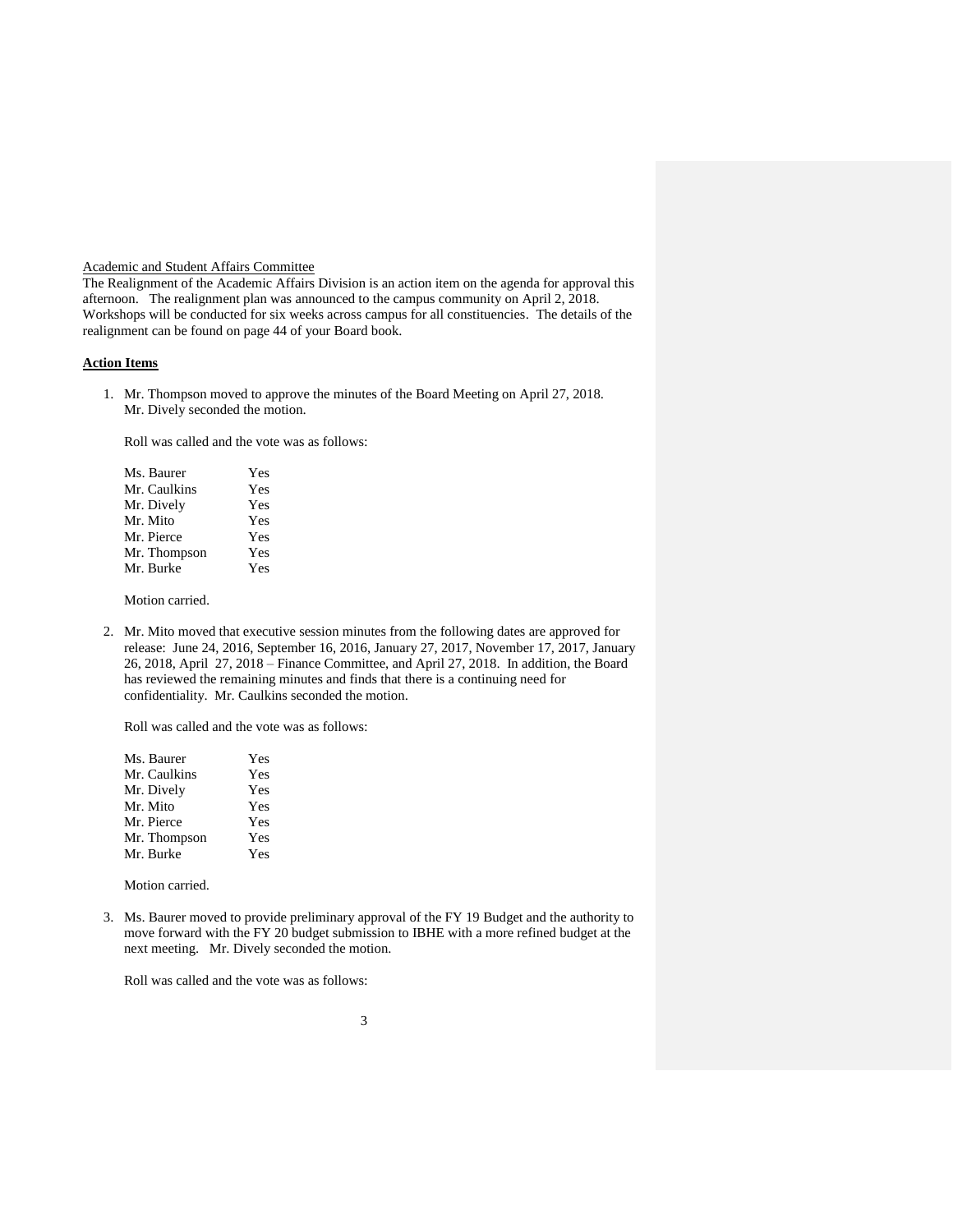| Ms. Baurer   | <b>Yes</b> |
|--------------|------------|
| Mr. Caulkins | Yes        |
| Mr. Dively   | Yes        |
| Mr. Mito     | Yes        |
| Mr. Pierce   | Yes        |
| Mr. Thompson | Yes        |
| Mr. Burke    | <b>Yes</b> |

Motion carried.

4. Ms. Baurer moved to approve the Beverage Services Agreement from Pepsi MidAmerica, Marion, IL at a cost not to exceed \$300,000 annually, dependent on the quantity of product required by the University. The period for this agreement is August 1, 2018 through July 31, 2023 with an option to renew for an additional five years. The University will receive guaranteed minimum annual commissions, guaranteed pricing for the initial term of the agreement and additional program support. Pepsi MidAmerica will be identified as the prime beverage service of the University. There was no BEP goal set for this purchase. The fund source is local funds. Mr. Thompson seconded the motion.

Roll was called and the vote was as follows:

| Ms. Baurer   | Yes |
|--------------|-----|
| Mr. Caulkins | Yes |
| Mr. Dively   | Yes |
| Mr. Mito     | Yes |
| Mr. Pierce   | Yes |
| Mr. Thompson | Yes |
| Mr. Burke    | Yes |
|              |     |

Motion carried.

5. Ms. Baurer moved to approve the purchase of Charter Bus Service from Bales Unlimited, Inc., Shumway, IL as the prime vendor, and from Cavallo Bus Lines, Inc., Gillespie, IL as the secondary vendor. The cost of the Charter Bus Service is not to exceed \$400,000 estimated annually, and the time period is July 1, 2018 through June 30, 2023 with an option to renew for for one additional three-year period and one additional two-year period. There was a 20% BEP goal set for this purchase, but neither of the vendors awarded the contract provided a plan for sharing the award with a BEP vendor. The fund sources are local, revenue bond, and appropriated funds. Mr. Dively seconded the motion.

Roll was called and the vote was as follows:

| Ms. Baurer   | Yes |
|--------------|-----|
| Mr. Caulkins | Yes |
| Mr. Dively   | Yes |
| Mr. Mito     | Yes |
| Mr. Pierce   | Yes |
| Mr. Thompson | Yes |
|              |     |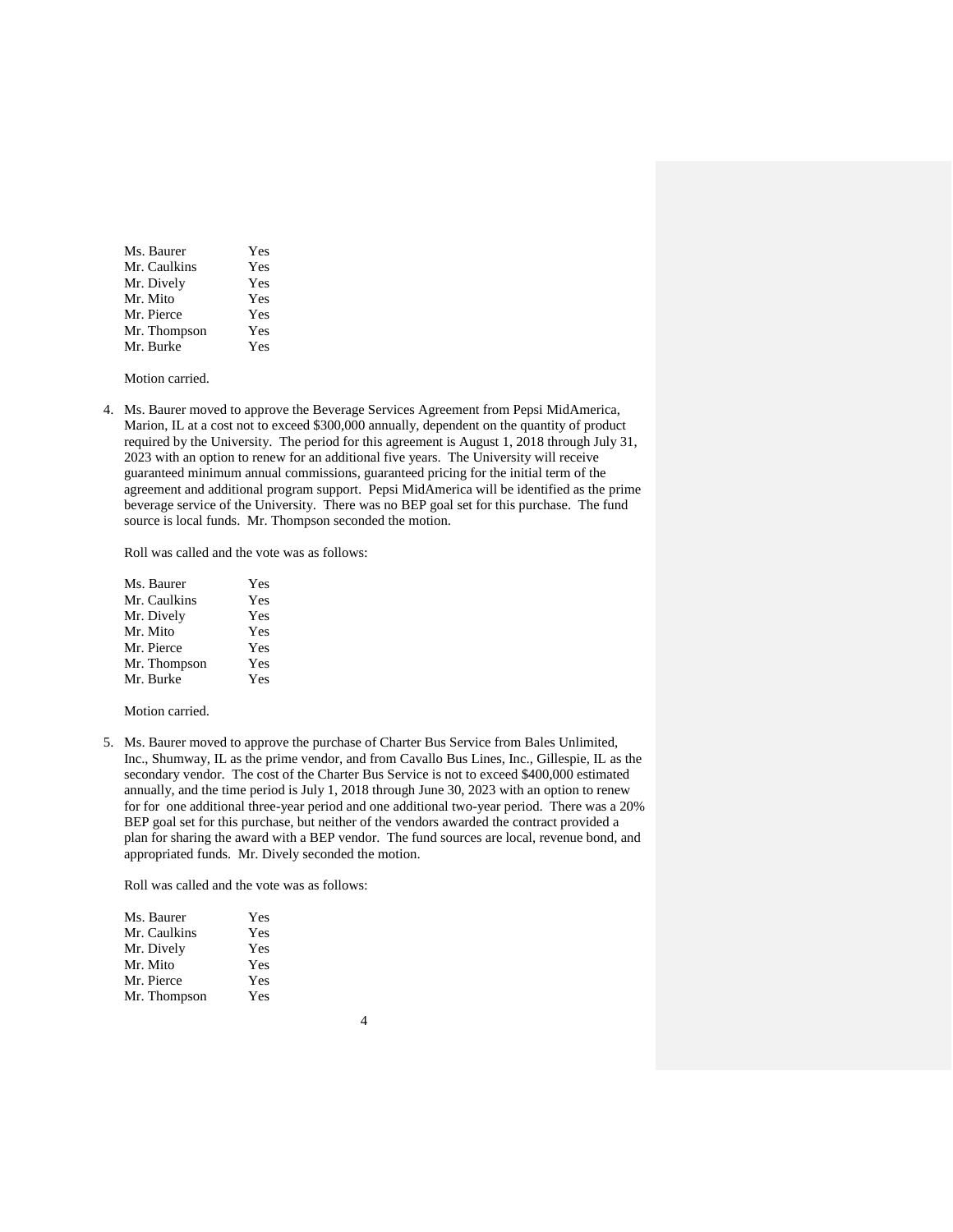Mr. Burke Yes

Motion carried.

6. Mr. Caulkins approved the purchase of Fire Alarm Panel Testing, Maintenance and Emergency Services from Johnson Controls, Indianapolis, IN at a cost not to exceed \$370,000 (includes 10% contingency). The period for this purchase is July 1, 2018 through June 30, 2023 with no option to renew. This was a sole source bid. There were no BEP goals set for this purchase due to the proprietary nature of the services. The use of proprietary software and proprietary upgrade projects to the current fire systems requires the work to be completed by Johnson Controls. The source of funds was appropriated and local funds.

Roll was called and the vote was as follows:

| Ms. Baurer   | <b>Yes</b> |
|--------------|------------|
| Mr. Caulkins | Yes        |
| Mr. Dively   | Yes        |
| Mr. Mito     | Yes        |
| Mr. Pierce   | Yes        |
| Mr. Thompson | Yes        |
| Mr. Burke    | Yes        |

Motion carried.

7. Mr. Dively moved to approve the Group Insurance Reimbursement. Eastern's prorated share of the shortfall, determined by the Illinois Board of Higher Education, is \$1,713,300 to be paid in four installments of \$428,325. The sources of funds are income and local funds. Ms. Baurer seconded the motion.

Roll was called and the vote was as follows:

| Ms. Baurer   | Yes |
|--------------|-----|
| Mr. Caulkins | Yes |
| Mr. Dively   | Yes |
| Mr. Mito     | Yes |
| Mr. Pierce   | Yes |
| Mr. Thompson | Yes |
| Mr. Burke    | Yes |

Motion carried.

8. Mr. Thompson moved to approve the adjustments to non-indentured reserves. Approval is requested in order to retain working capital allowances and adequate funds for repair/replacement of equipment and/or relevant facilities, and in accordance with Section V.G.5 of the Board of Trustees Regulations and Sections IV.A.1 and IV.C.2 of the University Guidelines 1982. Board approval is requested to increase/(decrease) reserves as follows: Material Fees, -- \$10,000. Re-authorization of capital project reserves is being requested for Capital Projects – Old Main Corridors, Science Building Renovations, and Building Security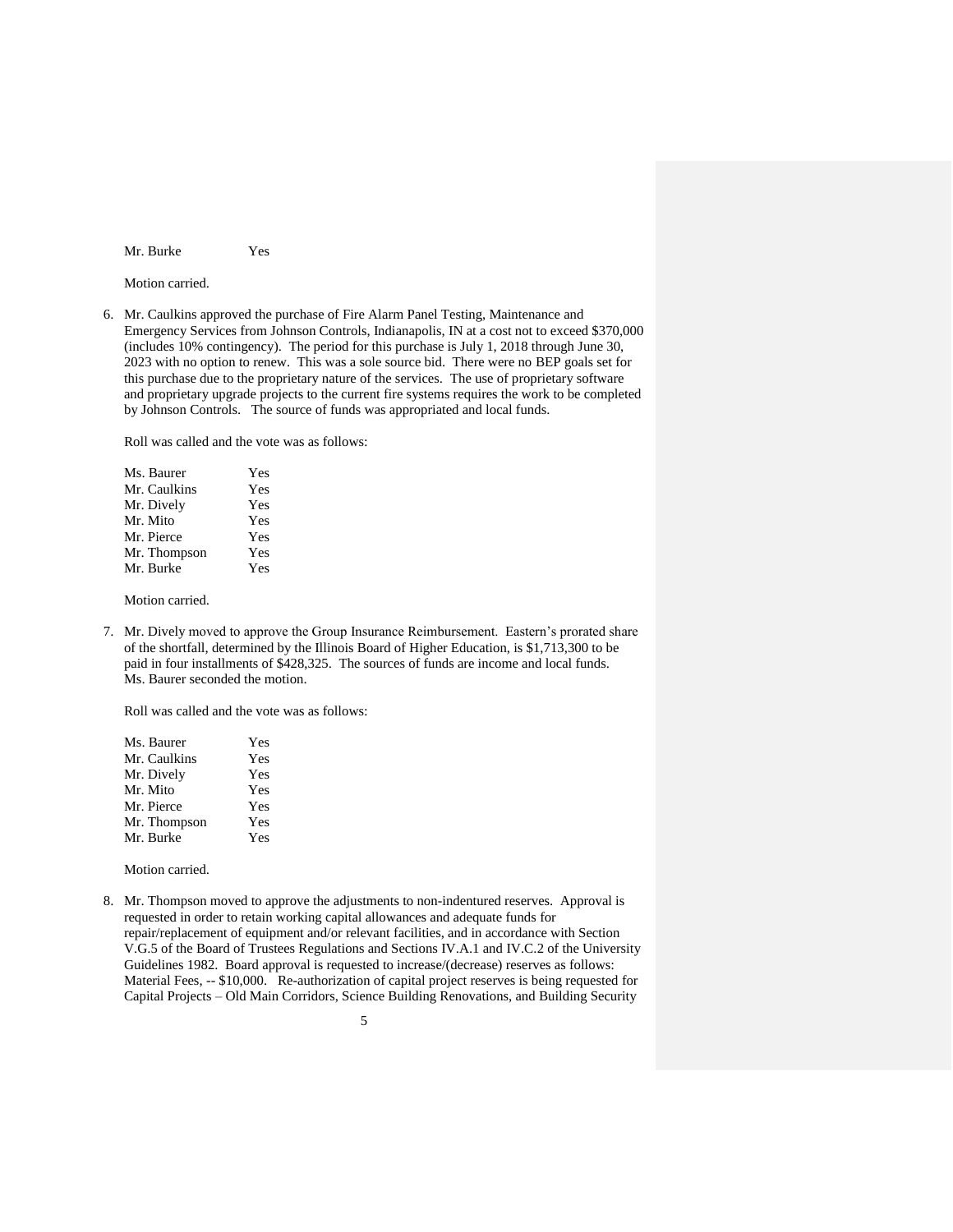Upgrades. Per the Guidelines, any remaining balance will revert to the Income Fund. The two capital projects are: Lantz Stairs -- \$1,000,000 and Lantz Water Infiltration -- \$1,500,000. Mr. Mito seconded the motion.

Roll was called and the vote was as follows:

| Ms. Baurer   | Yes |
|--------------|-----|
| Mr. Caulkins | Yes |
| Mr. Dively   | Yes |
| Mr. Mito     | Yes |
| Mr. Pierce   | Yes |
| Mr. Thompson | Yes |
| Mr. Burke    | Yes |

Motion carried.

9. Mr. Dively moved to approve the 2019 Board Meeting Calendar: Friday, January 25, 2019, Friday, April 26, 2019, Friday, June 21, 2019, Saturday, June 22, 2019 (Board Retreat), Friday, September 13, 2019, and Friday, November 15, 2019. Meetings are subject to change with adequate notice. All regular meetings will be held on the campus of Eastern Illinois University in Charleston, Illinois, unless other notice is given. Mr. Caulkins seconded the motion.

Roll was called and the vote was as follows:

| Ms. Baurer   | <b>Yes</b> |
|--------------|------------|
| Mr. Caulkins | Yes        |
| Mr. Dively   | Yes        |
| Mr. Mito     | Yes        |
| Mr. Pierce   | Yes        |
| Mr. Thompson | Yes        |
| Mr. Burke    | <b>Yes</b> |

Motion carried.

- 10. Mr. Caulkins moved to approve the Realignment of the Academic Affairs Division that includes:
	- a. Create the *College of Health and Human Services (CHHS.)*
	- b. Create the *College of Liberal Arts and Sciences (CLAS).*
	- c. Rename and reconfigure the Lumpkin College of Business and Applied Sciences the **Lumpkin College of Business and Technology (LCBT).**
	- d. Rename and reconfigure the College of Education and Professional Studies the **College of Education (COE)**.
	- e. Rename the Center for Academic Services & Assessment the **Academic Success Center** as part of the centralization of student success **i**nitiatives.
	- f.. Expand the scope of the Office of Faculty Development and rename it the **Faculty Development and Innovation Center (FDIC).**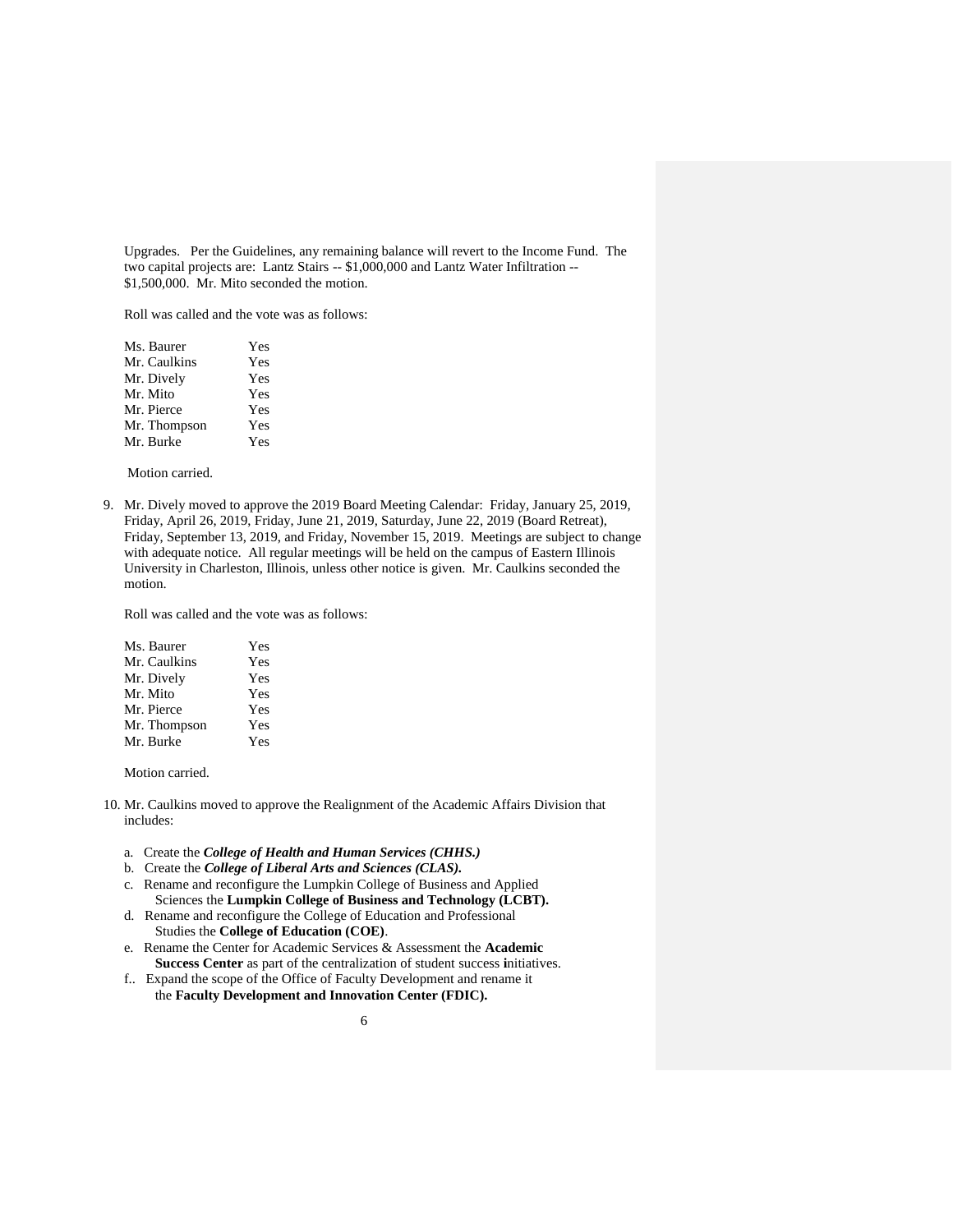- g. . Eliminate the Center for Academic Tenology Services (CATS) and reassign staff to ITS, Web Services, and the Faculty Development and Innovation Center based on area of expertise.
- h. Create a *School of the Arts* to be housed in the College of Liberal Arts and Sciences comprised of the independent Music, Theater, and Art & Design departments.
- i. Create a unified *School of Communication & Journalism* comprised of the former departments of communication studies and journalism.
- j. Rename the School of Continuing Education the *School of Extended Learning*. The School of Extended Learning will be housed in the College of Education.
- k. Dissolve the School of Family and Consumer Sciences to create a new *Departmen***t** *of Human Services and Community Leadership* **c**omprised of current broad area family consumer science degrees, family studies, aging studies, and related teacher education programs to be housed in the College of Health and Human Services with independent programs in **Hospitality** and **Nutrition and Dietetics** to be housed in the Lumpkin College and the College of Health & Human Services and reporting to the dean or their designee, respectively. Additionally, the Fashion Merchandising and Design degree program will be housed in the Department of Art and Design.

Roll was called and the vote was as follows:

| Ms. Baurer   | Yes |
|--------------|-----|
| Mr. Caulkins | Yes |
| Mr. Dively   | Yes |
| Mr. Mito     | Yes |
| Mr. Pierce   | Yes |
| Mr. Thompson | Yes |
| Mr. Burke    | Yes |
|              |     |

Motion carried.

#### **Information Items (continued)**

#### **President's Report**

Dr. Glassman thanked Mr. Joe Dively for his leadership as Chairperson of the Board of Trustees. He also announced that the non-negotiated employees will receive a 1% salary increase effective July 1, 2018.

Provost Gatrell spoke briefly to honor and recognize Dr. Jeff Cross for his 20 years of service to the University. Dr. Cross acknowledged President Glassman, Provost Lord, Provost Gatrell and the Board of Trustees.

Mr. Jody Stone and Ms. Kelly Miller gave a presentation on Conference Services at Eastern Illinois University. Conference Services at EIU began 40 years ago to keep employees working during the summer, to increase revenue for the department, and to increase student recruitment efforts. Currently there are 45 different conferences held on the EIU campus with 10,569 guests during 2017.